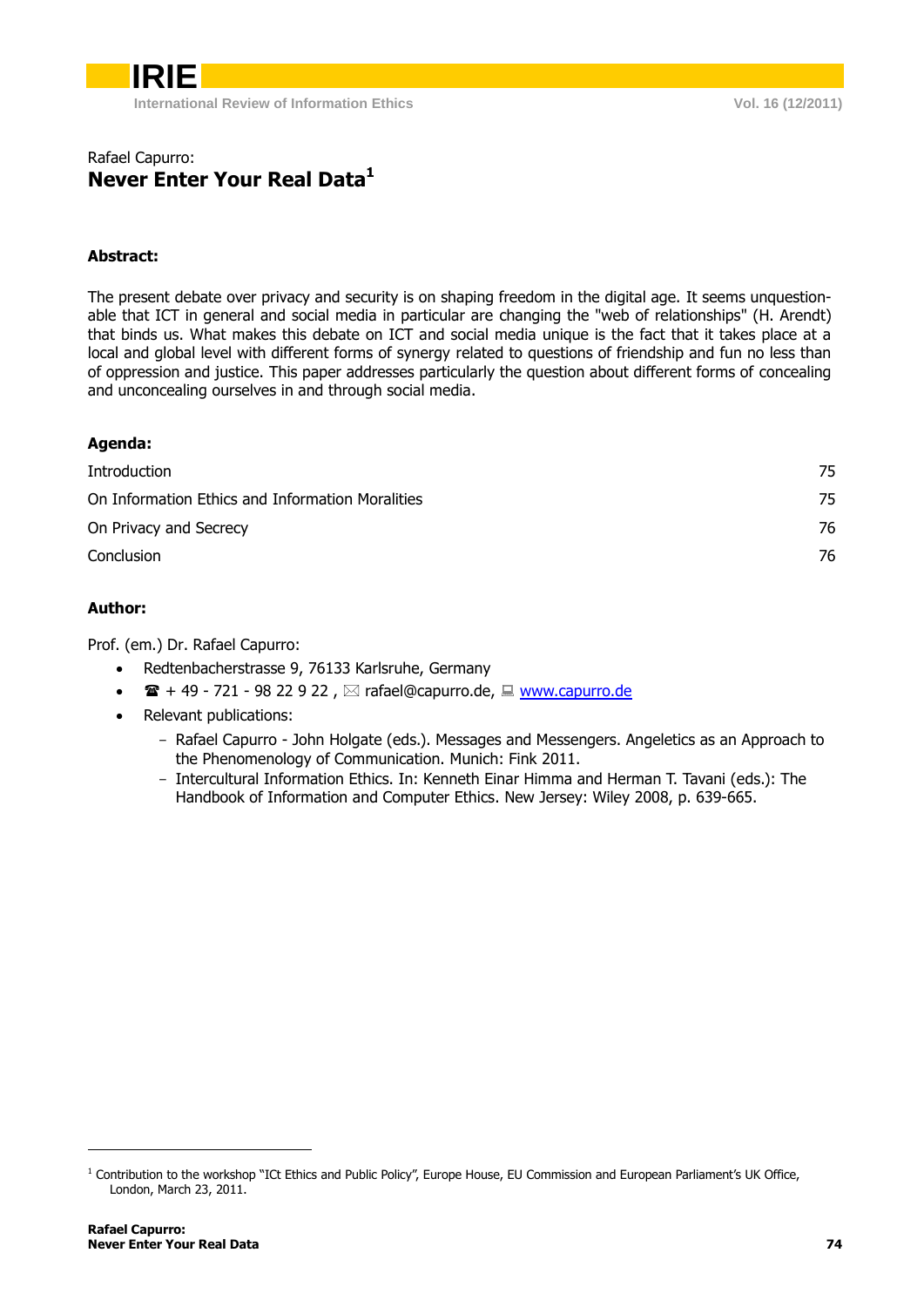

# **Introduction**

During a conference on ethical issues of the information society in January 2011, a colleague told me about family problems dealing with privacy in social networks, and particularly on what his children do or do not with their personal data. Young people, he said, are fascinated by the opportunities offered by social networks, such as making friends, sharing personal issues or just having fun together. A young woman who was taking part at this conversation said: "I never enter my real data, that is to say, I try to avoid personal identification by giving, for instance, wrong data concerning my place of birth or age or whatever." I told her: "This looks like a Nietzschean imperative: 'Learn to lie if you want to survive in a digital environment!'." "Not bad for an ethicist," she said. Then she added: "But what happens if everybody follows this maxime?" This is a Kantian question, of course. The consequences would be very bad - not only for Mr Zuckerberg.

February 8, 2011 was "Safer Internet Day" organised by Insafe "to promote safer and more responsible use of online technology and mobile phones, especially amongst children and young people across the world" this year around the slogan "It's more than a game, it's your life." The present debate or, I should better say, the present obsession over privacy and security is on shaping freedom in the digital age. It is still unclear what is precisely the impact of ICT and particularly of social media such as Twitter or Facebook on recent social protests for instance in the Near East(Wikipedia 2011). But it seems unquestionable that ICT is changing the "web of relationships" or the "in-between" that binds us, to put it in Hannah Arendt's terms (Arendt 1998, 182). What makes this debate on ICT and social life unique is the fact that it takes place at a local and global level with different forms of synergy related to questions of friendship and fun no less than of oppression and justice. It is a debate about possible shapes of the "vita activa" (H. Arendt) in the digital age. It starts at a very young age when kids learn being online (Insafe 2011). Sherry Turkle has analyzed the paradoxes arising from what she calls being "alone together" (Turkle 2011). Maybe it is not so much the fear of being alone but of being lonely and isolated or even excluded from social relationships. We do not learn to be alone but we do learn new ways of being together (Capurro 1995). We look for new codes of being together. They arise from a broad social and academic debate where traditional norms and rules are challenged and 'good practices' are analyzed. These questions are at the core of the academic debate on information ethics (Himma and Tavani 2008).

# <span id="page-1-0"></span>**On Information Ethics and Information Moralities**

The task of ethics as an academic discipline is to problematize a given morality. The alternative is a sclerotic social life in which a morality with its rules, taboos, values and bias of all kinds, is considered as obvious and unchangeable being mostly used as power instrument to legitimate hierarchies and privileges. Morality and ethics as its catalyst are essential for survival in a similar way as any living organism needs an immune system in order to deal with the environment.

Information ethics is the academic discipline dealing with the critical reflection on information moralities, particularly but not restricted to the impact of ICT on norms and values in human communication. In a broader sense, information ethics deals with comparative descriptive and normative studies of information moralities related to other media and as well as to different epochs and cultures. Eventually, information ethics might address today the impact of ICT on norms and values in all areas of human society including its interaction with nature and non-human living beings.

The difference between ethics (*philosophia ethiké*) or moral philosophy – that together with the reflection on politics (*philosophia politiké*) and on the administration of the house (*philosophia oikonomiké*) belong to what Aristotle calls practical philosophy (philosophia praktiké) – and morality (Greek: ethos, Latin: mores) is essential in order not to confuse a theory with its object. In everyday life, and sometimes also in academia, both terms, ethics and morality, are used as synonyms, thereby creating confusion. Ethics committees turn sometimes into moral ones. In today's understanding, ethics deals with the whole of human action in all its spheres (individual, group, society) within the limits of the *conditio humana*. The so-called applied ethics, such as bioethics, business ethics, ecological ethics etc., take a specific perspective on such spheres of human practices.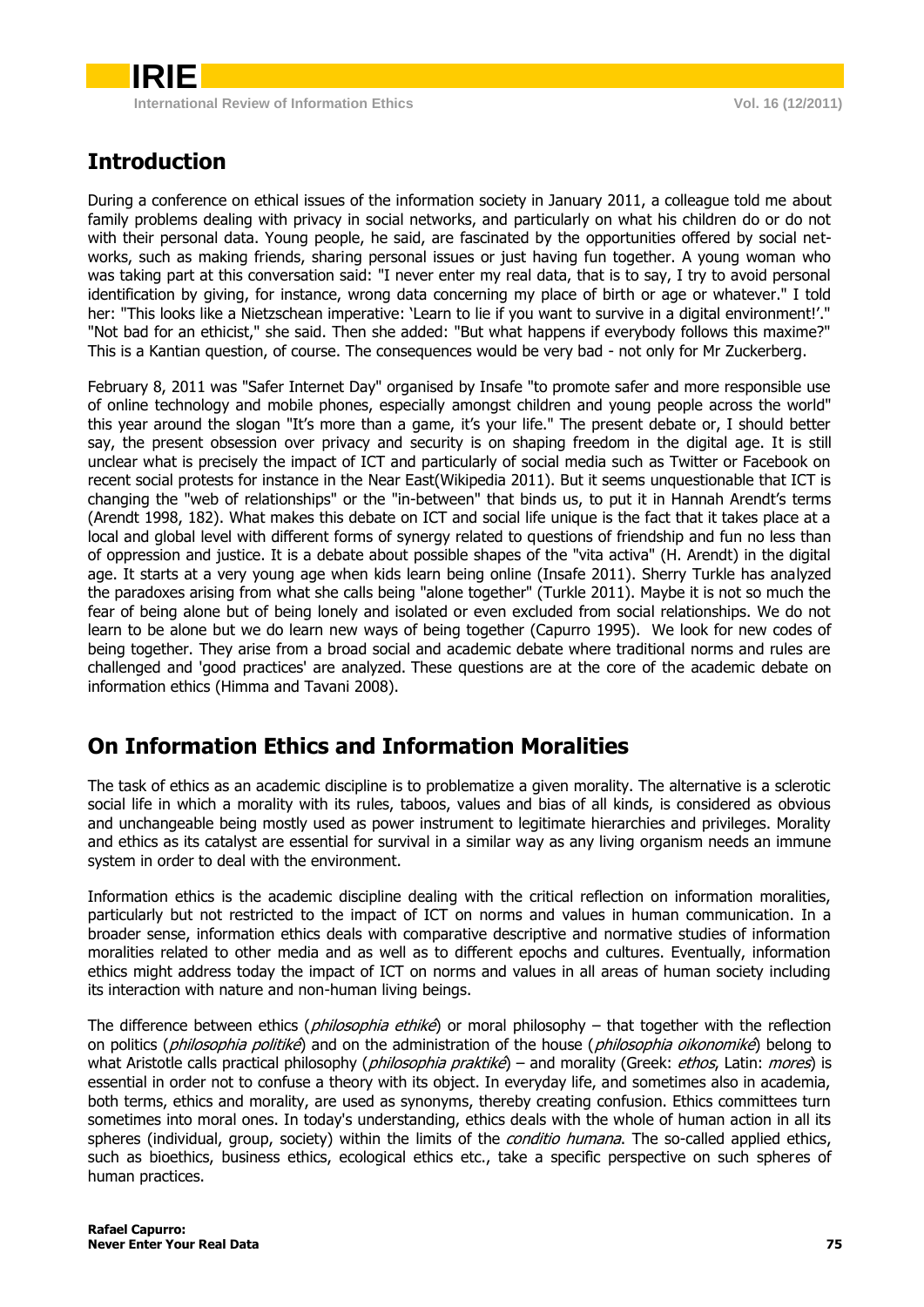# **IRIE International Review of Information Ethics Vol. 16 (12/2011)**

# <span id="page-2-0"></span>**On Privacy and Secrecy**

In her book "Privacy in Context" media theorist Helen Nissenbaum rightly criticizes the public/privacy dichotomy as detached from specific contexts. Within such contexts, norms provide the framework for what she calls "contextual integrity." "Contexts," she writes, "are structured social settings characterized by canonical activities, roles, relationships, power structures, norms (or rules), and internal values (goals, ends, purposes)." (Nissenbaum 2010, 132). Niklas Luhmann's system theory calls such contexts "systems" (Luhmann 1996). This is a theoretical perspective that Nissenbaum also implicitly shares with hermeneutics according to which the process of understanding a text in what it says and what remains hidden is related to a framework of "pre-understanding" of both, the author and the reader, that can be made explicit through interpretation, leading to understanding and to a new pre-understanding. Philosophical hermeneutics, as developed by Hans-Georg Gadamer (1975) following Heidegger's existential hermeneutics, further developed this issue with regard to our own understanding as human beings. The encounter between existential hermeneutics and the theory of computerized information storage and retrieval in the 1980s (Capurro 1986, Winograd and Flores 1986) was a forerunner of Nissenbaum's contextual thinking. The success of the WWW is due not only to its globality but also to its locality. New mobile applications allowing to physically localize people as well as any kind of objects show clearly the relevance of contextuality.

Social life is about concealing and unconcealing what and who we are according to different forms of trust and security. We are neither a society of angels nor one of devils, neither a fully open society nor a secret one. This is the reason why the difference between public and private as well as between public and secret is so relevant for every human society (Capurro and Capurro 2007). The concepts of public and private do not refer to properties of data. They are not first-order concepts. Data and their properties play different roles related to what they conceal and unconceal in different contexts of social life. Public vs private no less than public vs secret are second-order concepts. In other words, their understanding with regard to the data depends on the specific social interplay. This contextual relativity should not be misunderstood at the normative level as a moral relativism but as a necessity to specify which norms and values are at stake in a specific context. Let us take for instance the proposal of my colleague 'never enter your real data' in, for instance, an online community like Facebook and in a scientific community. Am I morally obliged to unconceal my personal data in a context dealing with fun and friendship following, for instance, Facebook's "Statement of Rights and Resonsibilities" (Facebook 2011)? Can I conceal my real identity, my name for instance, using a pseudonym? If such a norm is not specified by the community nothing seems to be against it. I am not lying in this case but just playing a social game although the creator of the software might expect the contrary and try to use my data for other purposes. My virtual friends may or may not expect that my data are correct or that I might conceal or change them. In case of the scientific community its ethos implies that I do not conceal my name except, for instance, with regard to exceptional political situations (Strauss 1988). This rule applies vice versa: I should not omit or conceal my sources, particularly in the case of quotations but also of giving credit to authors that are the immediate source of 'my' ideas. Plagiarism in science is no less morally and legally reprehensible than fakes in industry and the arts. The question as to whether my name, address, affiliation and so on are private or public, or if I may conceal or reveal them depends on the context in which they are embedded.

This takes us to the problem of "maintaining multiple personas online" as Michael Zimmer remarks with regard to his ambiguous experiences with Moli, a platform that makes it possible to separate, for instance, personal and professional lives, which is difficult to do with Facebook (Zimmer 2008; Naone 2008). The problem is, as Zimmer remarks, "[w]hile I can set the privacy levels for each profile, Moli gets to see it all... all linked to my single account with a common e-mail address, zip code, birthdate and gender." (ibid.) This case clearly shows the problems of data protection and data exchange between different contexts. In this case it is a matter of a commercial platform but what if this is done by political power?

# <span id="page-2-1"></span>**Conclusion**

What lessons can we learn so far? We live in a digital era in which the *habeas corpus* mutates into *habeas* data (EGE 2005, 29): 'We shall not lay digital hand upon thee.' But the question is how this legal procedure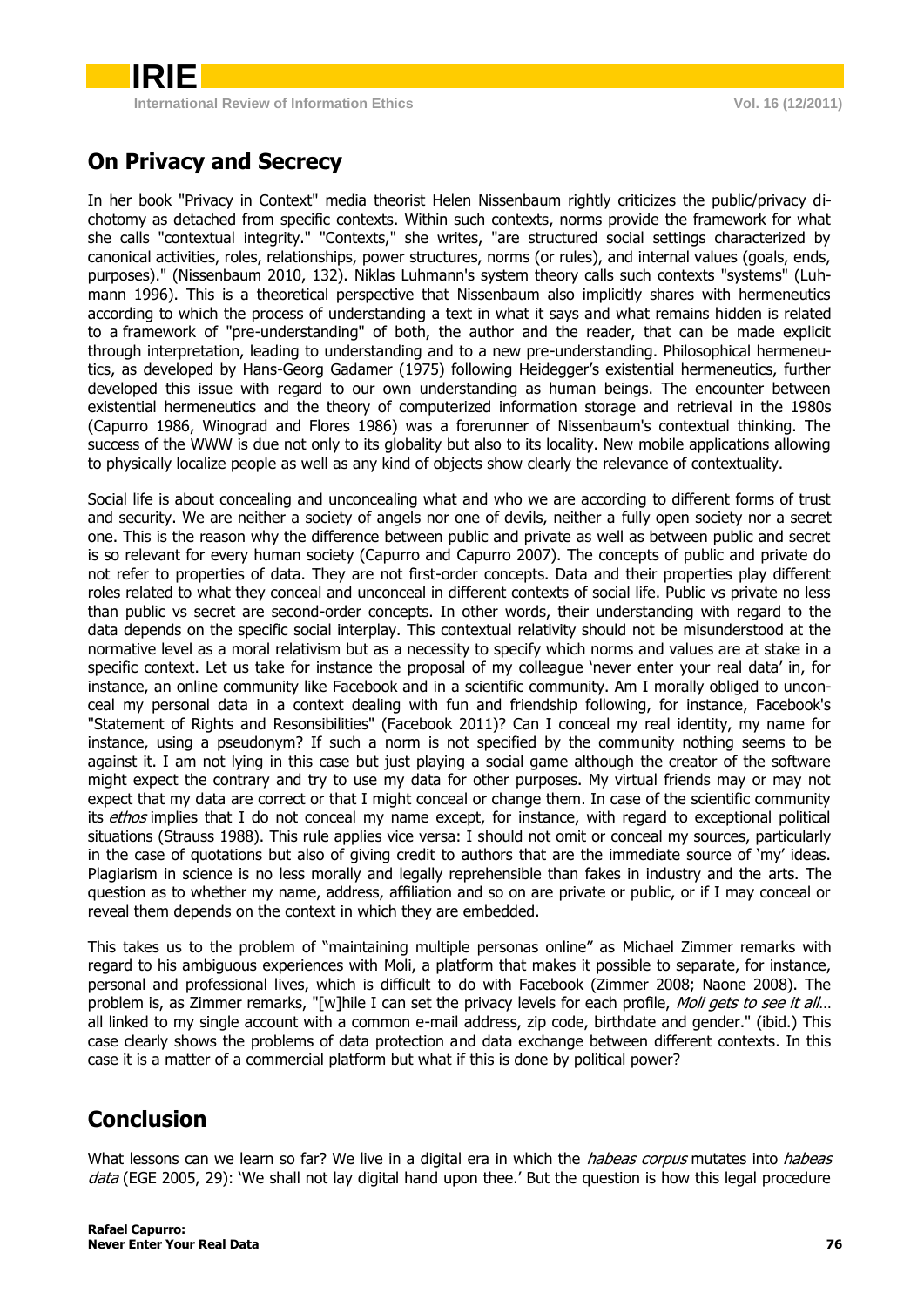

can be applied in a globalized world, or, who is this 'we' and what kind of 'hands' can be laid upon which (digital) bodies. In other words, the question of informed consent, a leading principle in medical ethics, should be a major technical, ethical, and legal issue with regard to all kinds of personal data in different contexts.

The pragmatic imperative: 'Learn to contextualize!' is an educational problem starting at a very early age. Where it is said: 'enter your name' you should enter your nickname. It is just for fun, after all. This is a kind of guerilla tactic in a complex digital environment that might help to make not so easy the connection between data coming from different contexts without the explicit consent of the person(s) or institutions involved. The design of platforms for children and young people can provide different ways of making this contextuality technically possible and understandable. But this needs a complement in moral and ethical education at home and in school. Guerrilla tactics is in some way a fight against digital giants. It needs a legal supplement making the case of data migration between contexts an issue for the legal protection of individual freedom. Data protection is about freedom not just about data. Allowing political, commercial and economic power unlimited access and transfer of data arising from different contexts with different moral and legal rules means nothing less than undermining "contextual integrity" and it can be a precursor of various kinds of digital totalitarianism. This is particularly the case when every human being can be digitally identified and this code becomes even a legal must for all kinds of digital transactions in whatever context and for whatever purpose.

#### **Acknowledgements**

Thanks to Michael Eldred (Cologne) and Daniel Nagel (Stuttgart) for their corrections and suggestions.

#### **References**

- Arendt, Hannah (1998): The Human Condition. Chicago: The University ofChicago Press.
- Capurro, Rafael (1995). [Leben im Informationszeitalter.](http://www.capurro.de/leben.html) Berlin: Akademie Verlag.
- Capurro, Rafael (1986). [Hermeneutik der Fachinformation.](http://www.capurro.de/hermeneu.html) Freiburg/München: Alber.
- Capurro, Rafael and Capurro, Raquel (2007). [Secreto, lenguaje y memoria en la sociedad de la infor](http://www.capurro.de/secreto.html)[mación.](http://www.capurro.de/secreto.html) <http://www.capurro.de/secreto.html>
- EGE (European Group on Ethics in Science and New Technologies) (2005). [Ethical Aspects of ICT Implants](http://ec.europa.eu/european_group_ethics/avis/index_en.htm)  [in the Human Body.](http://ec.europa.eu/european_group_ethics/avis/index_en.htm) Opinion No. 20. [http://ec.europa.eu/bepa/european-group](http://ec.europa.eu/bepa/european-group-ethics/publications/opinions/index_en.htm)[ethics/publications/opinions/index\\_en.htm](http://ec.europa.eu/bepa/european-group-ethics/publications/opinions/index_en.htm)
- Facebook (2011). [Statement of Rights and Responsibilities](http://www.facebook.com/terms.php?ref=pf) [http://www.facebook.com/note.php?note\\_id=183538190300](http://www.facebook.com/note.php?note_id=183538190300)
- Gadamer, Hans-Georg (1975). Wahrheit und Methode. Grundzüge einer philosophische Hermeneutik. Tübingen: Mohr.
- Himma, Kenneth E. und Tavani, Herman T. (eds.) (2008). The Handbook of Information and Computer Ethics. Hoboken, New Jersey: Wiley.
- Insafe (2011). Play and Learn: Being [online. New activity booklet for children aged 4-8](http://www.saferinternet.org/web/guest/activity-book)  [years.](http://www.saferinternet.org/web/guest/activity-book) <http://www.saferinternet.org/web/guest/activity-book>
- Luhmann, Niklas (1996). Soziale Systeme. Frankfurt am Main: Suhrkamp (6th ed.)
- [MOLI](http://www.moli.com/) <http://down.moli.com/>
- Naone, Erica (2008). Maintaining Multiple Personas Online A new site lets users create profiles for the different sides of their personality. I[nTechnology Review,](http://www.technologyreview.com/Infotech/20183/page1/?a=f) Feb 11, 2008. <http://www.technologyreview.com/Infotech/20183/page1/?a=f>
- Nissenbaum, Helen (2010). Privacy in Context. Technology, Policy, and the Integrity of Social Life. Stanford, CA: Stanford University Press.
- [Safer Internet Day](http://www.saferinternet.org/web/guest/safer-internet-day) (2011[\) http://www.saferinternet.org/web/guest/safer-internet-day](http://www.saferinternet.org/web/guest/safer-internet-day)
- Strauss, Leo (1988). Persecution and the Art of Writing. The University ofChicago Press.